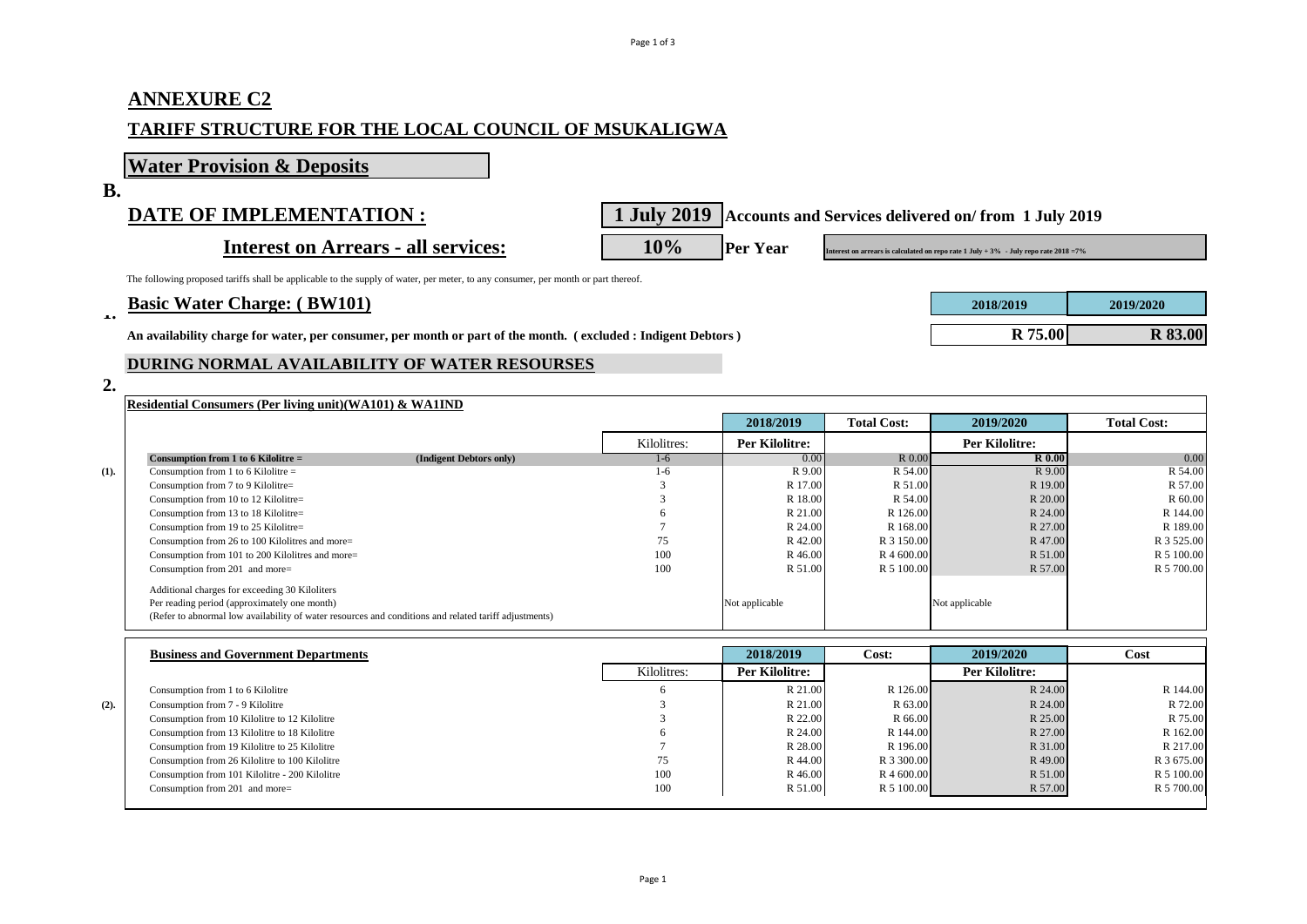Page 2 of 3

### **DURING ABNORMAL LOW AVAILABILITY OF WATER / OWN RESOURCES OR OTHER CIRCUMSTANCES**

#### **(On recommendation from HOD Techical and Finance / and / Approval from Municipal Manager / Date of implementation or withdrawal in writing / Notification to Council / Notice to public)**

| <b>Abnormal Residential, Schools, Tariffs</b>              |             | 2018/2019             | Cost:      | 2019/2020             | Cost       |
|------------------------------------------------------------|-------------|-----------------------|------------|-----------------------|------------|
|                                                            | Kilolitres: | Per Kilolitre:        |            | Per Kilolitre:        |            |
| Consumption from 1 to 6 Kilolitre $=$                      | $1-6$       | R 9.00                | R 37.00    | R 10.00               | R 60.00    |
| Consumption from 7 to 9 Kilolitre=                         | 3           | R 17.00               | R 51.00    | R 19.00               | R 57.00    |
| Consumption from 10 to 12 Kilolitre=                       |             | R 18.00               | R 54.00    | R 20.00               | R 60.00    |
| Consumption from 13 to 18 Kilolitre=                       | 6           | R 21.00               | R 126.00   | R 24.00               | R 144.00   |
| Consumption from 19 to 25 Kilolitre=                       |             | R 24.00               | R 168.00   | R 27.00               | R 189.00   |
| Consumption from 26 to 100 Kilolitres and more=            | 75          | R 42.00               | R 3 150.00 | R 47.00               | R 3 525.00 |
| Consumption from 101 to 200 Kilolitres and more=           | 100         | R 46.00               | R 4 600.00 | R 51.00               | R 5 100.00 |
| Consumption from 201 and more=                             | 100         | R 51.00               | R 5 100.00 | R 57.00               | R 5 700.00 |
|                                                            |             |                       |            |                       |            |
| <b>Abnormal Business and Government Department Tariffs</b> |             | 2018/2019             | Cost:      | 2019/2020             | Cost       |
|                                                            | Kilolitres: | <b>Per Kilolitre:</b> |            | <b>Per Kilolitre:</b> |            |
| Consumption from 1 to 6 Kilolitre                          | 6           | R 21.00               | R 126.00   | R 24.00               | R 144.00   |
| Consumption from 7 - 9 Kilolitre                           |             | R 21.00               | R 63.00    | R 24.00               | R 72.00    |
| Consumption from 10 Kilolitre to 12 Kilolitre              |             | R 22.00               | R 66.00    | R 25.00               | R 75.00    |
| Consumption from 13 Kilolitre to 18 Kilolitre              |             | R 24.00               | R 144.00   | R 27.00               | R 162.00   |
| Consumption from 19 Kilolitre to 25 Kilolitre              |             | R 28.00               | R 196.00   | R 31.00               | R 217.00   |
| Consumption from 26 Kilolitre to 100 Kilolitre             | 75          | R 44.00               | R 3 300.00 | R 49.00               | R 3 675.00 |
| Consumption from 101 Kilolitre - 200 Kilolitre             | 100         | R 46.00               | R 4 600.00 | R 51.00               | R 5 100.00 |
| Consumption from 201 and more=                             | 100         | R 51.00               | R 5 100.00 | R 57.00               | R 5 700.00 |
| TARIFF APPLICABLE TO MUNICIPAL CONSUMPTION - DEPARTMENTAL  |             | 2018/2019             | Cost:      | 2019/2020             |            |
|                                                            |             |                       |            |                       |            |
| (WA081) & (WA089)                                          | Kilolitres: | Per Kilolitre:        |            | <b>Per Kilolitre:</b> |            |

## **CONNECTION CHARGES**

For the provision of a connection to the Council's water network, a fee shall be charged which shall include the costs of material, labour and transport, plus a surcharge of 10%. A deposit as assessed by the Town Engineer in advance and work to be executed from the work order issued for such service.

After finalization, the work order must be signed off by engineering department and submitted to Finance for finalization of the charges according costs against the deposit paid.

### **SUNDRY CHARGES**

|                                                                                                                       | 2018/2019 | VAT:  | 2019/2020 | $\Gamma$ TOTAL + VAT: |
|-----------------------------------------------------------------------------------------------------------------------|-----------|-------|-----------|-----------------------|
| Connection fees for new consumer applicants                                                                           | 146.00    | 24.15 | R 161.00  | 185.15                |
| (Pre-paid electricity connections)                                                                                    |           |       |           |                       |
| Re-connection fees for default payment                                                                                | 456.00    |       | R 502.00  |                       |
| Testing of water meters                                                                                               | 312.00    |       | R 344.00  |                       |
| Call-out office hours                                                                                                 | 229.00    |       | R 252.00  |                       |
| Call-out after hours                                                                                                  | 456.00    |       | R 502.00  |                       |
| <b>TAMPER WATER METER</b>                                                                                             | 500.00    |       | R 500.00  |                       |
| <b>WATER DEPOSITS</b>                                                                                                 |           |       |           |                       |
|                                                                                                                       | 2018/2019 |       | 2019/2020 |                       |
| Domestic consumers with pre-paid electricity (minimum)(DEEL)                                                          | 685.00    |       | R 754.00  |                       |
| (May be re-calculated in terms of average consumption to cover two months levies)<br>Connection fees - New agreements | 151.00    |       | R 167.00  |                       |